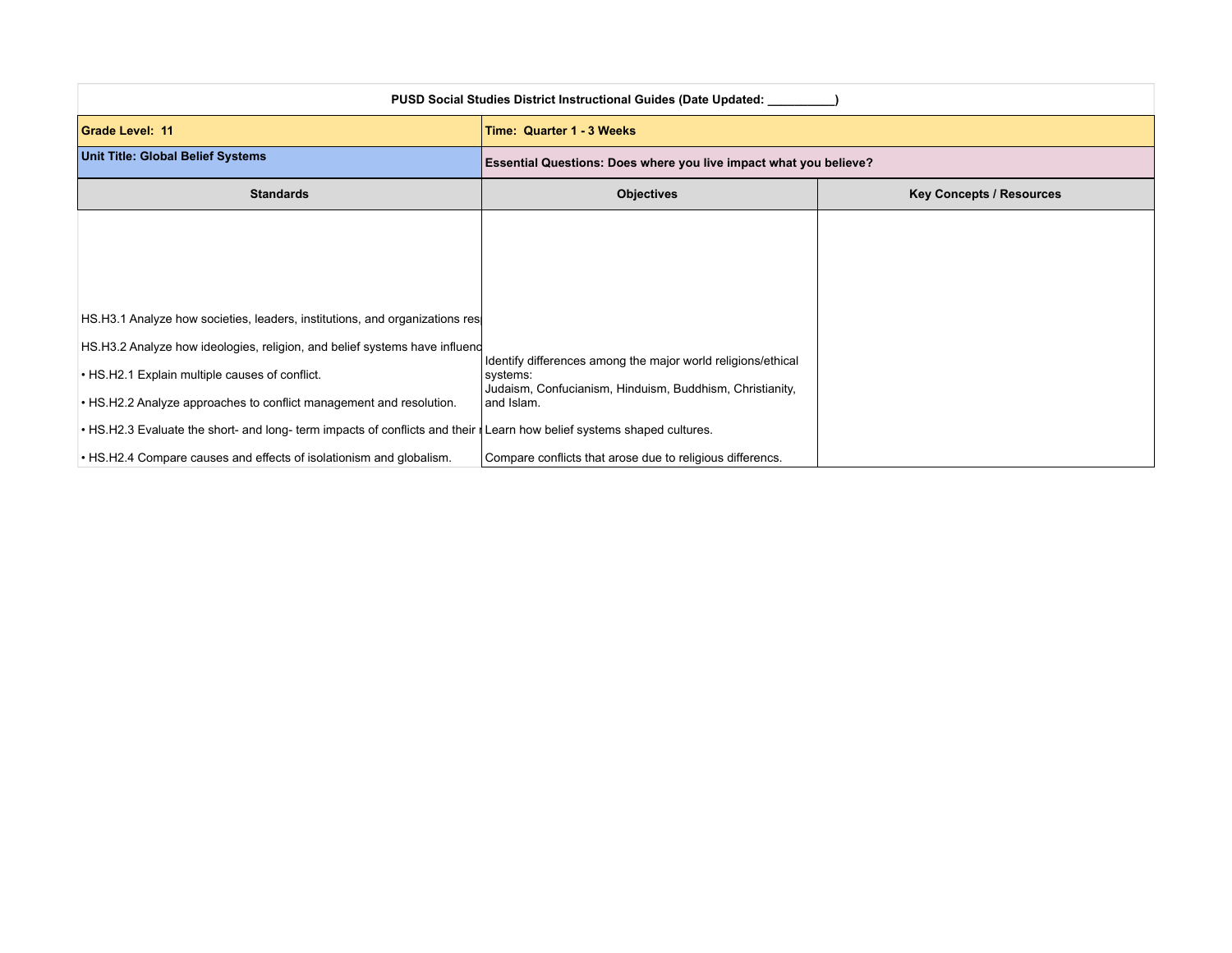| PUSD Social Studies District Instructional Guides (Date Updated: ____                                                                      |                                                                                                     |                                 |
|--------------------------------------------------------------------------------------------------------------------------------------------|-----------------------------------------------------------------------------------------------------|---------------------------------|
| <b>Grade Level: 11</b>                                                                                                                     | Time: Quarter 1 - 3 Weeks                                                                           |                                 |
| <b>Unit Title: Exploration and Trade</b>                                                                                                   | Essential Questions: Is anything worth the risk of losing everything?                               |                                 |
| <b>Standards</b>                                                                                                                           | <b>Objectives</b>                                                                                   | <b>Key Concepts / Resources</b> |
| HS.H1.1 Explain the process of state-building,<br>expansion, and dissolution.                                                              |                                                                                                     |                                 |
| • HS.H1.2 Explain and compare how social,<br>cultural, and environmental factors influenced<br>state-building, expansion, and dissolution. |                                                                                                     |                                 |
| • HS.H1.3 Evaluate the consequences that<br>resulted from civilizational and cultural<br>interactions.                                     |                                                                                                     |                                 |
| • HS.H1.4 Analyze the impact of cultural<br>diffusion.                                                                                     | Examine the connections between trade and<br>exploration                                            |                                 |
| • HS.H1.5 Explain how religions and belief<br>systems have affected the origins of societies.                                              | Determine how cultural diffusion allowed the<br>advancement or degredation of societies and culture |                                 |
| • HS.H1.6 Analyze the relationship among                                                                                                   | Examine how religion affected trade between<br>different societies overtime.                        |                                 |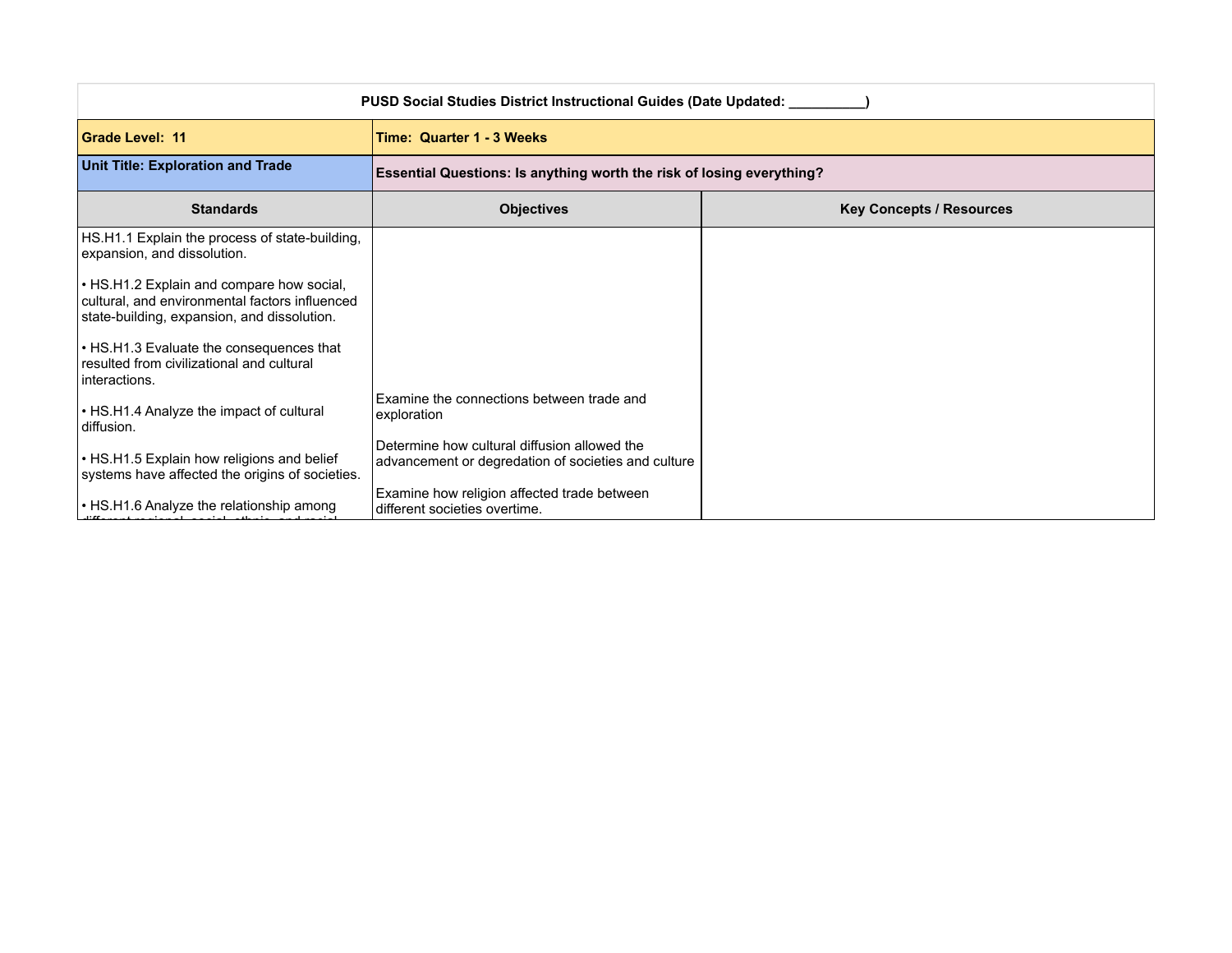| <b>PUSD Social Studies District Instructional Guides (Date Updated:</b>                                                                     |                                                                                                                                                                                    |                                 |
|---------------------------------------------------------------------------------------------------------------------------------------------|------------------------------------------------------------------------------------------------------------------------------------------------------------------------------------|---------------------------------|
| <b>Grade Level: 11</b>                                                                                                                      | Time: Quarter 1 - 3 Weeks                                                                                                                                                          |                                 |
| Unit Title: Revolutions in Thought                                                                                                          | <b>Essential Questions: How did reason lead to revolution?</b>                                                                                                                     |                                 |
| <b>Standards</b>                                                                                                                            | <b>Objectives</b>                                                                                                                                                                  | <b>Key Concepts / Resources</b> |
| HS.H3.1 Analyze how societies, leaders,<br>institutions, and organizations respond to<br>societal needs and changes.                        |                                                                                                                                                                                    |                                 |
| • HS.H3.2 Analyze how ideologies, religion,<br>and belief systems have influenced economic,<br>political, and social institutions over time |                                                                                                                                                                                    |                                 |
| • HS.H4.1 Examine how historically<br>marginalized groups have affected change on<br>political and social institutions.                     |                                                                                                                                                                                    |                                 |
| • HS.H4.2 Explain how artistic, philosophical,<br>and scientific ideas have developed and<br>shaped society and institutions.               | Learn how philosophy and questioning norms<br>changed the landscape of the world.<br>Examine the difference between different people<br>groups that lead to conflict in reasoning. |                                 |
| • HS.H4.3 Examine how access to information<br>and technology has been used to influence                                                    | Define what a revolution is and why they happen.                                                                                                                                   |                                 |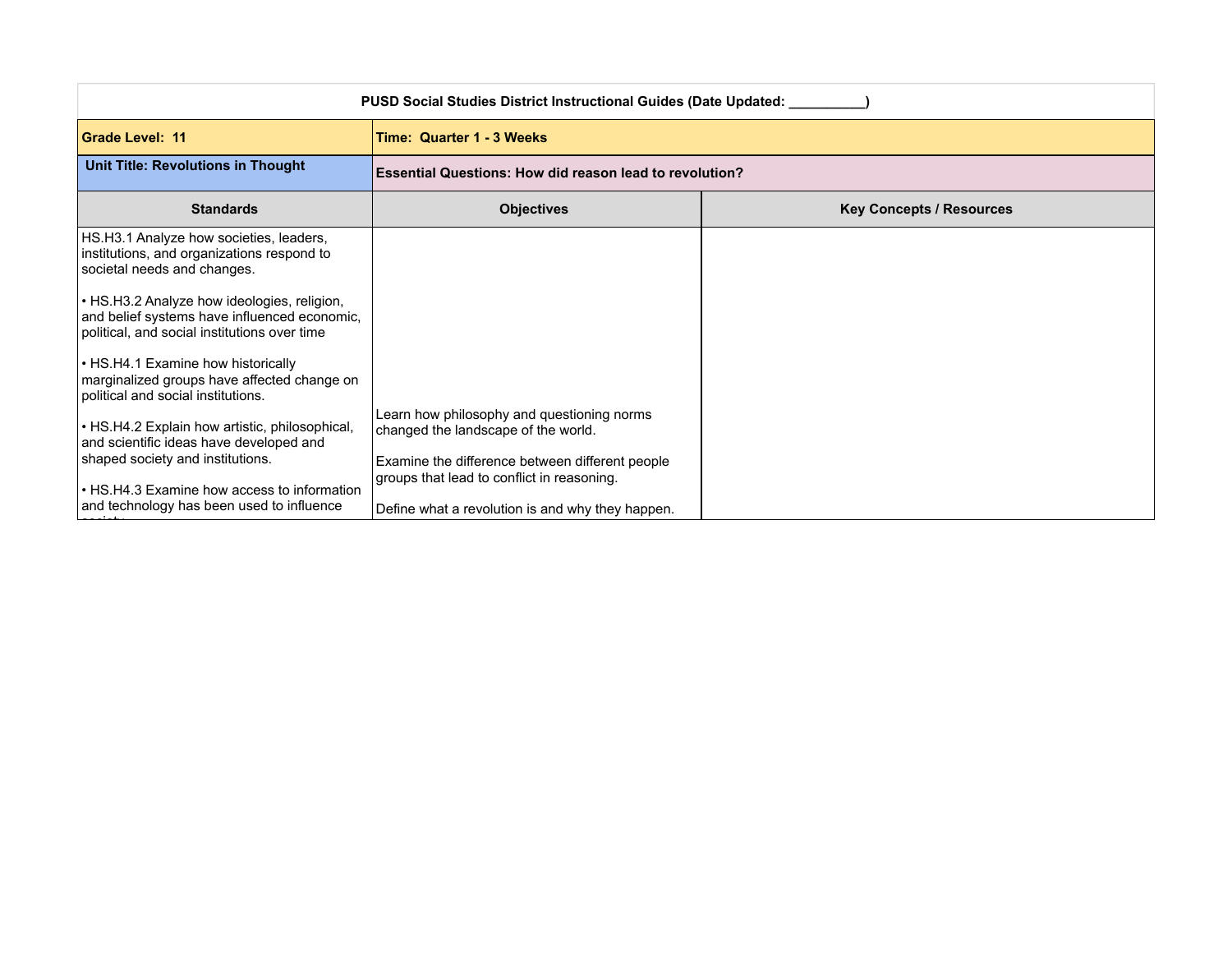| <b>PUSD Social Studies District Instructional Guides (Date Updated: __</b>                                                                  |                                                                             |                                                                   |  |
|---------------------------------------------------------------------------------------------------------------------------------------------|-----------------------------------------------------------------------------|-------------------------------------------------------------------|--|
| <b>Grade Level: 11</b>                                                                                                                      | Time: Quarter 2 - 2 weeks                                                   |                                                                   |  |
| Unit Title: French Revolution                                                                                                               |                                                                             | <b>Essential Questions: Was the French Revolution successful?</b> |  |
| <b>Standards</b>                                                                                                                            | <b>Objectives</b>                                                           | <b>Key Concepts / Resources</b>                                   |  |
| HS.H3.1 Analyze how societies, leaders,<br>institutions, and organizations respond to<br>societal needs and changes.                        |                                                                             |                                                                   |  |
| . HS.H3.2 Analyze how ideologies, religion,<br>and belief systems have influenced economic,<br>political, and social institutions over time |                                                                             |                                                                   |  |
| • HS.H4.1 Examine how historically<br>marginalized groups have affected change on<br>political and social institutions.                     |                                                                             |                                                                   |  |
| • HS.H4.2 Explain how artistic, philosophical,<br>and scientific ideas have developed and<br>shaped society and institutions.               | Observe the cause and effect of the French<br>Revolution.                   |                                                                   |  |
| • HS.H4.3 Examine how access to information<br>and technology has been used to influence                                                    | Examine the outcome and subsequent<br>consequences of revolution in France. |                                                                   |  |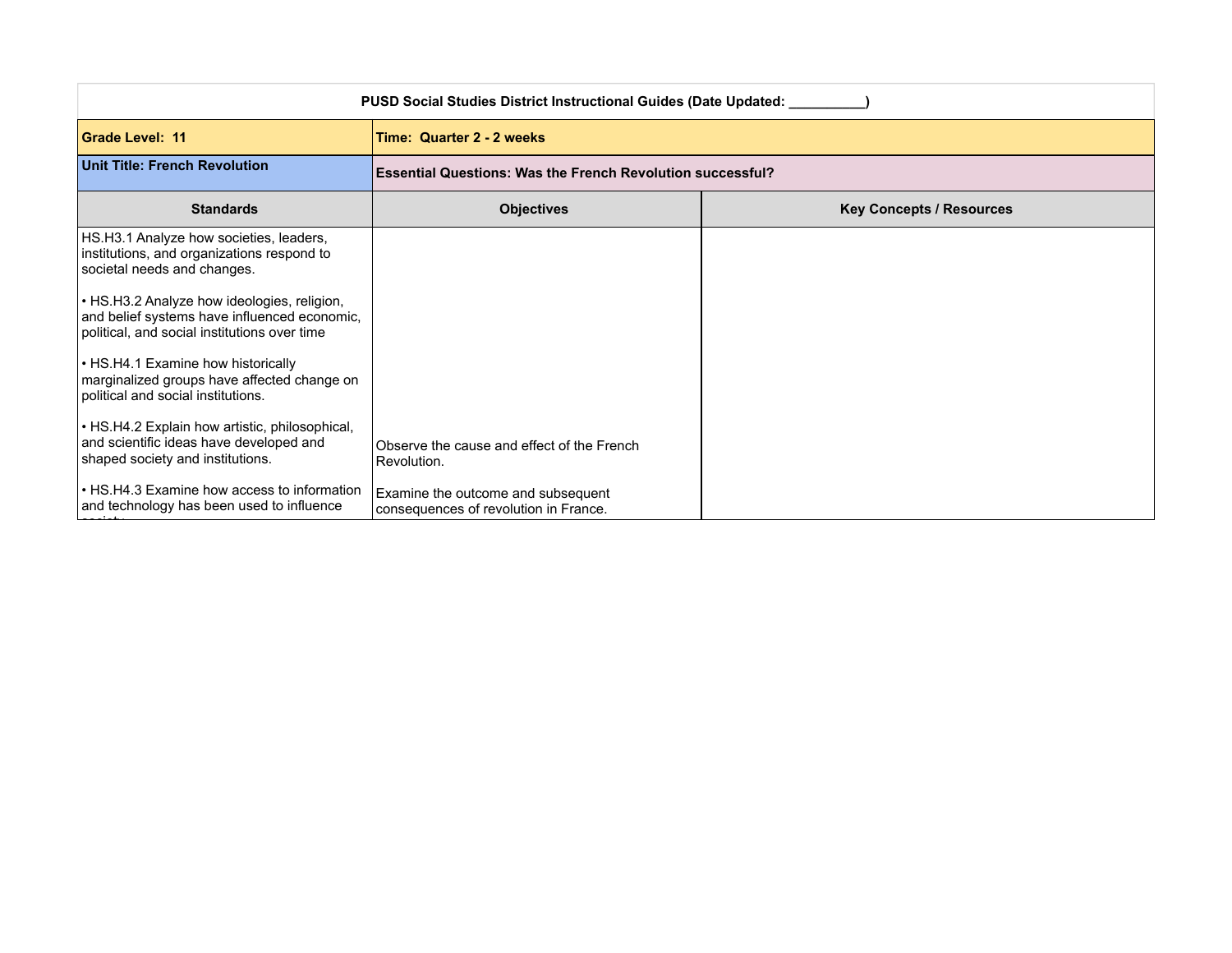| PUSD Social Studies District Instructional Guides (Date Updated: ____                                                                       |                                                                   |                                                                  |  |
|---------------------------------------------------------------------------------------------------------------------------------------------|-------------------------------------------------------------------|------------------------------------------------------------------|--|
| <b>Grade Level: 11</b>                                                                                                                      | Time: Quarter 2 - 2 weeks                                         |                                                                  |  |
| <b>Unit Title: Industrial Revolution</b>                                                                                                    |                                                                   | <b>Essential Questions: Does Industrialization improve life?</b> |  |
| <b>Standards</b>                                                                                                                            | <b>Objectives</b>                                                 | <b>Key Concepts / Resources</b>                                  |  |
| HS.H3.1 Analyze how societies, leaders,<br>institutions, and organizations respond to<br>societal needs and changes.                        |                                                                   |                                                                  |  |
| • HS.H3.2 Analyze how ideologies, religion,<br>and belief systems have influenced economic,<br>political, and social institutions over time |                                                                   |                                                                  |  |
| • HS.H4.1 Examine how historically<br>marginalized groups have affected change on<br>political and social institutions.                     |                                                                   |                                                                  |  |
| • HS.H4.2 Explain how artistic, philosophical,<br>and scientific ideas have developed and<br>shaped society and institutions.               | Observe the cause and effect of the Industrial<br>Revolution.     |                                                                  |  |
| • HS.H4.3 Examine how access to information<br>and technology has been used to influence                                                    | Examine the outcome and subsequent<br>consequences of revolution. |                                                                  |  |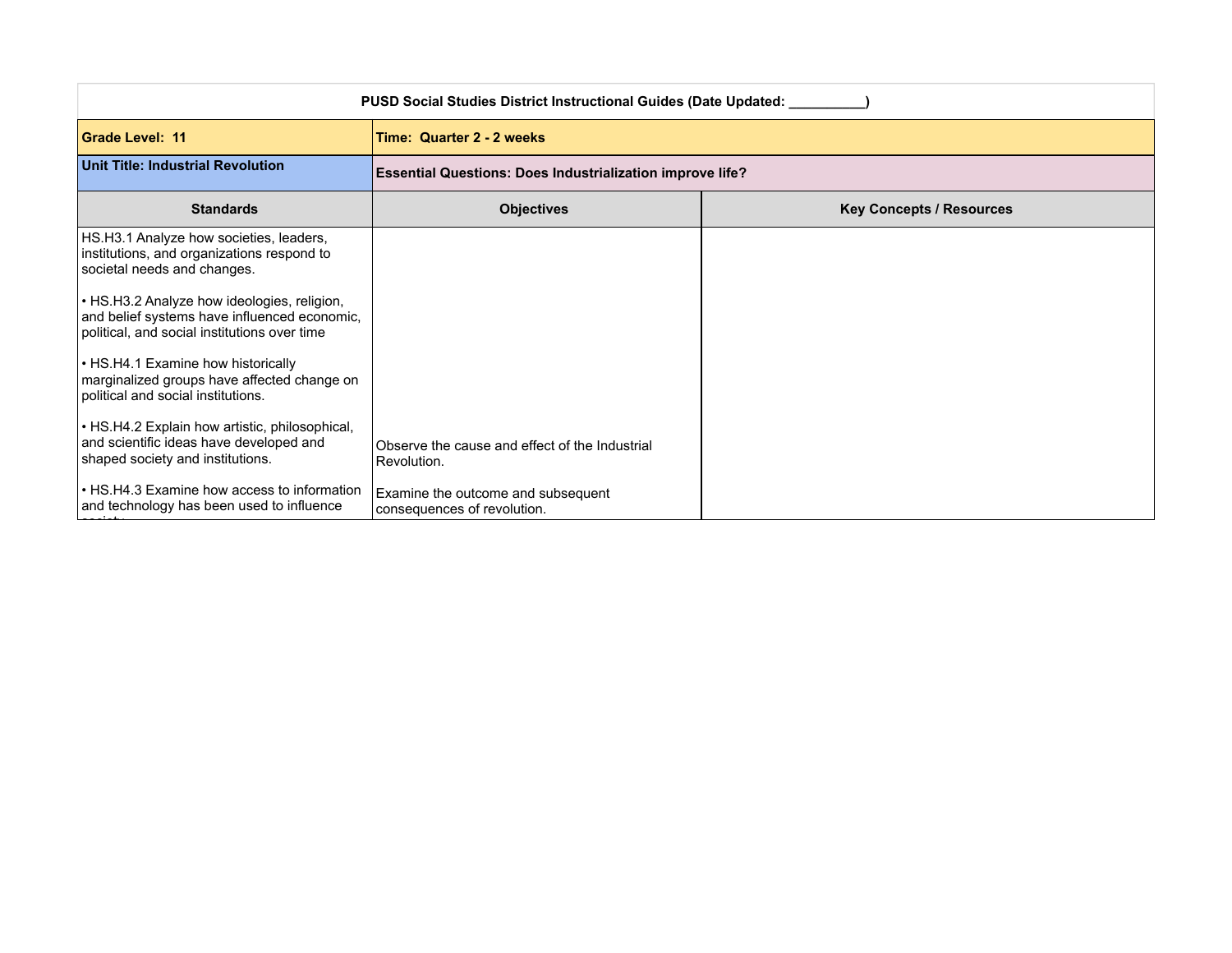| PUSD Social Studies District Instructional Guides (Date Updated: ____                                                                       |                                                                                    |                                 |
|---------------------------------------------------------------------------------------------------------------------------------------------|------------------------------------------------------------------------------------|---------------------------------|
| <b>Grade Level: 11</b>                                                                                                                      | Time: Quarter 2 - 2 weeks                                                          |                                 |
| Unit Title: Latin American Revolution                                                                                                       | <b>Essential Questions: Are all revolutions the same?</b>                          |                                 |
| <b>Standards</b>                                                                                                                            | <b>Objectives</b>                                                                  | <b>Key Concepts / Resources</b> |
| HS.H3.1 Analyze how societies, leaders,<br>institutions, and organizations respond to<br>societal needs and changes.                        |                                                                                    |                                 |
| • HS.H3.2 Analyze how ideologies, religion,<br>and belief systems have influenced economic,<br>political, and social institutions over time |                                                                                    |                                 |
| • HS.H4.1 Examine how historically<br>marginalized groups have affected change on<br>political and social institutions.                     |                                                                                    |                                 |
| • HS.H4.2 Explain how artistic, philosophical,<br>and scientific ideas have developed and<br>shaped society and institutions.               | Observe the cause and effect of the Latin America<br>Revolution.                   |                                 |
| • HS.H4.3 Examine how access to information<br>and technology has been used to influence                                                    | Examine the outcome and subsequent<br>consequences of revolution in Latin America. |                                 |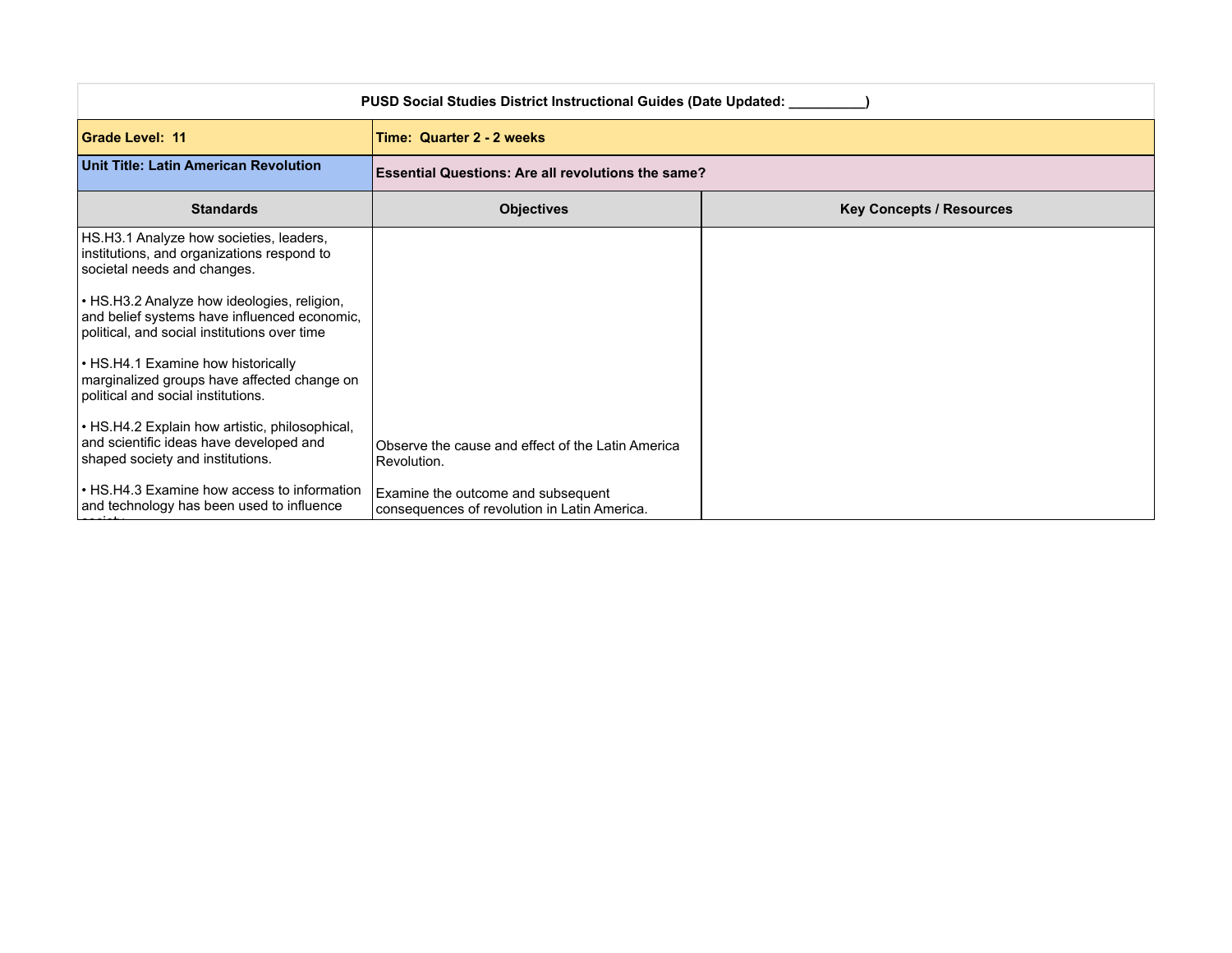| PUSD Social Studies District Instructional Guides (Date Updated: ___                                                                        |                                                                   |                                                       |  |
|---------------------------------------------------------------------------------------------------------------------------------------------|-------------------------------------------------------------------|-------------------------------------------------------|--|
| <b>Grade Level: 11</b>                                                                                                                      | Time: Quarter 2 - 3 weeks                                         |                                                       |  |
| <b>Unit Title: Imperial Revolution</b>                                                                                                      |                                                                   | Essential Questions: Do the boxers deserve a bad rap? |  |
| <b>Standards</b>                                                                                                                            | <b>Objectives</b>                                                 | <b>Key Concepts / Resources</b>                       |  |
| HS.H3.1 Analyze how societies, leaders,<br>institutions, and organizations respond to<br>societal needs and changes.                        |                                                                   |                                                       |  |
| • HS.H3.2 Analyze how ideologies, religion,<br>and belief systems have influenced economic,<br>political, and social institutions over time |                                                                   |                                                       |  |
| • HS.H4.1 Examine how historically<br>marginalized groups have affected change on<br>political and social institutions.                     |                                                                   |                                                       |  |
| • HS.H4.2 Explain how artistic, philosophical,<br>and scientific ideas have developed and<br>shaped society and institutions.               | Observe the cause and effect of the Imperial<br>Revolution.       |                                                       |  |
| • HS.H4.3 Examine how access to information<br>and technology has been used to influence                                                    | Examine the outcome and subsequent<br>consequences of revolution. |                                                       |  |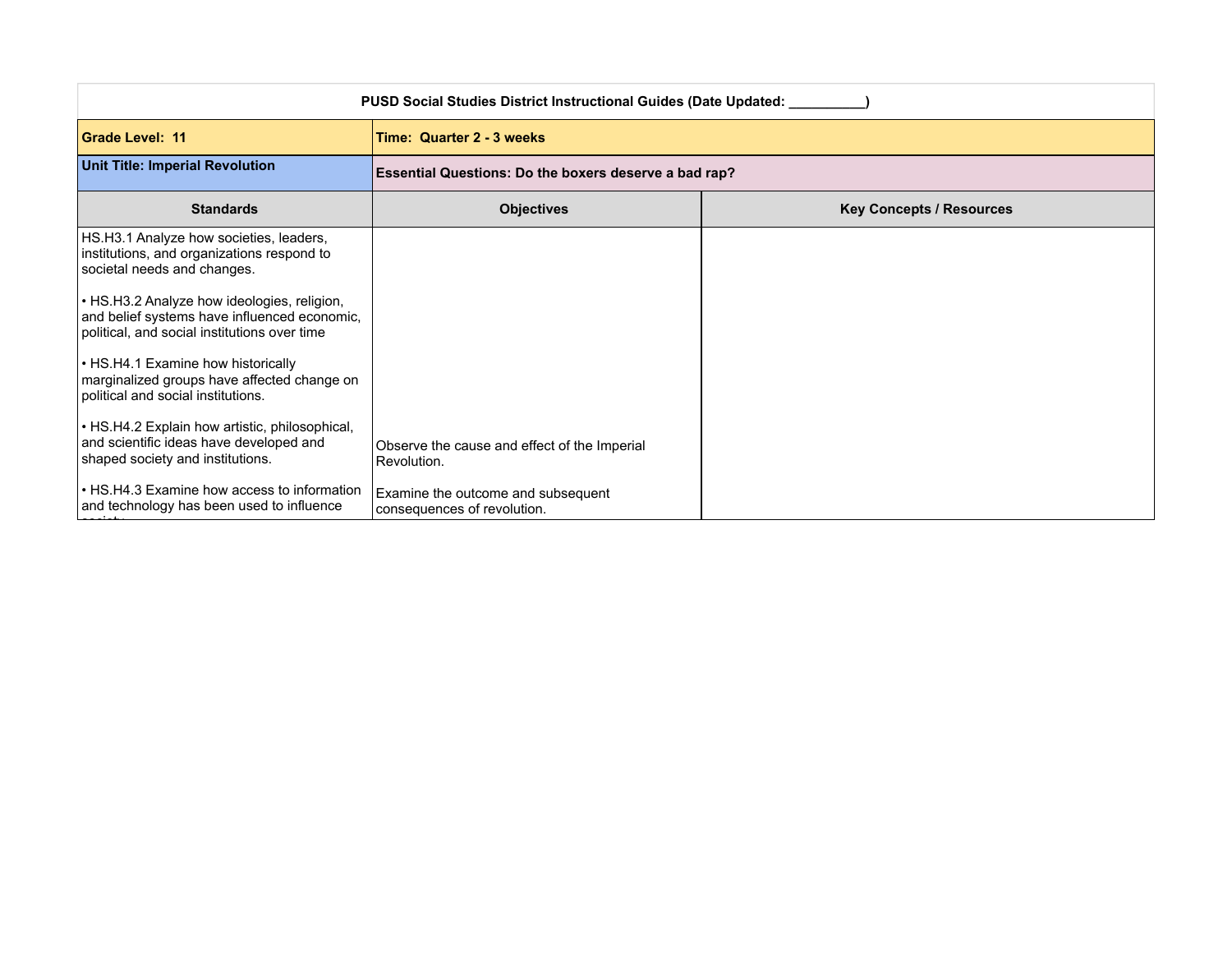| PUSD Social Studies District Instructional Guides (Date Updated: _____ |                                                                         |  |
|------------------------------------------------------------------------|-------------------------------------------------------------------------|--|
| Grade Level: 11                                                        | Time: Quarter 3 - 1.5 weeks                                             |  |
| <b>Unit Title: Nationalism</b>                                         | Essential Questions: Does United States fulfil its foundational ideals? |  |
| <b>Standards</b>                                                       | <b>Key Concepts / Resources</b><br><b>Objectives</b>                    |  |
|                                                                        |                                                                         |  |
|                                                                        |                                                                         |  |
|                                                                        |                                                                         |  |
|                                                                        |                                                                         |  |
|                                                                        |                                                                         |  |
|                                                                        |                                                                         |  |
|                                                                        |                                                                         |  |
|                                                                        |                                                                         |  |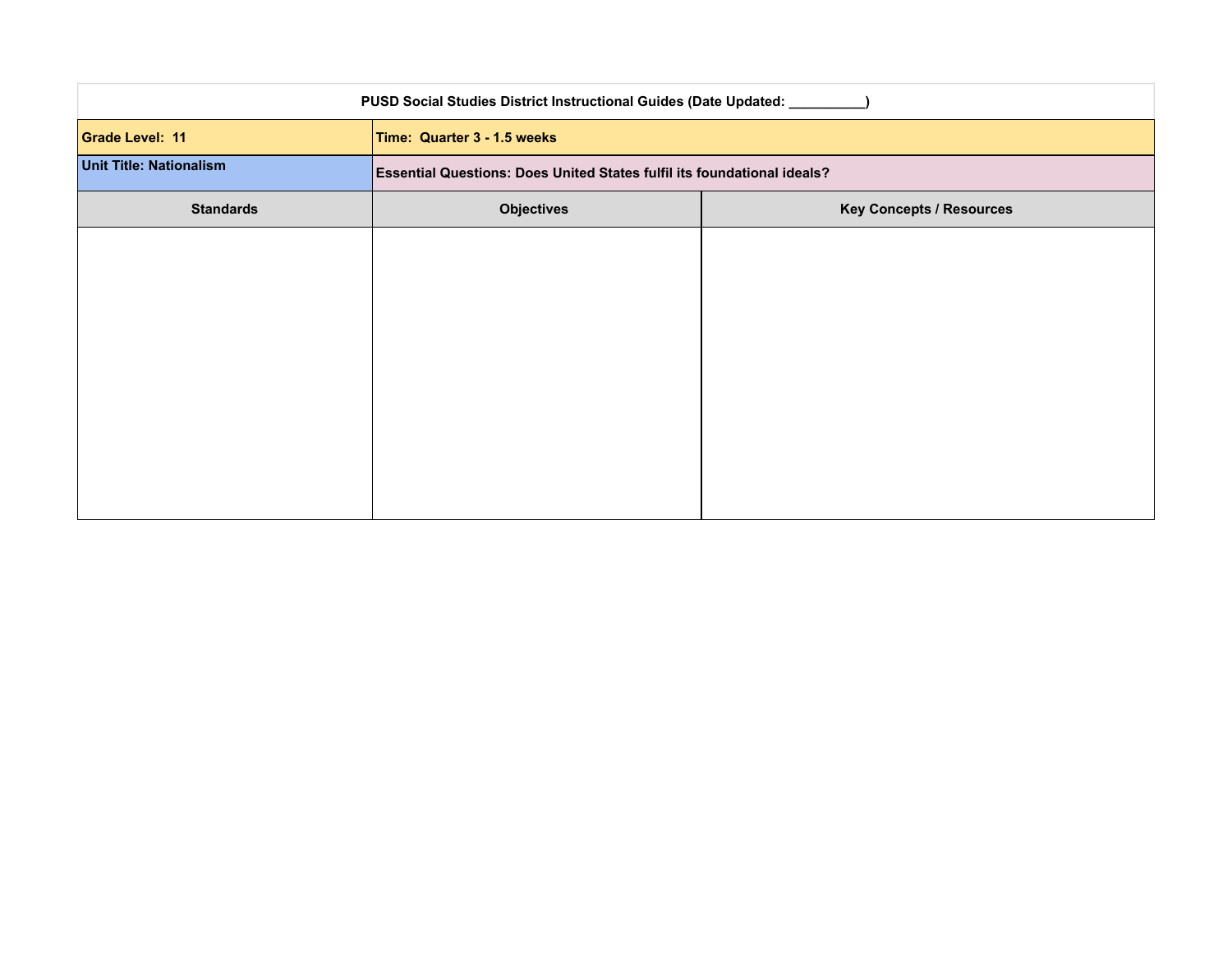| <b>PUSD Social Studies District Instructional Guides (Date Updated:</b>                                                 |                                                       |                                 |
|-------------------------------------------------------------------------------------------------------------------------|-------------------------------------------------------|---------------------------------|
| Grade Level: 11                                                                                                         | Time: Quarter 3 - 1.5 weeks                           |                                 |
| Unit Title: First World War                                                                                             | <b>Essential Questions: Can one war end all wars?</b> |                                 |
| <b>Standards</b>                                                                                                        | <b>Objectives</b>                                     | <b>Key Concepts / Resources</b> |
| HS.H2.1 Explain multiple causes of conflict.                                                                            |                                                       |                                 |
| • HS.H2.2 Analyze approaches to conflict management and resolution.                                                     |                                                       |                                 |
| . HS.H2.3 Evaluate the short- and long- term impacts of conflicts and their resolutions.                                |                                                       |                                 |
| • HS.H2.4 Compare causes and effects of isolationism and globalism.                                                     |                                                       |                                 |
| HS.H4.1 Examine how historically marginalized groups have affected change on political and social institutions.         |                                                       |                                 |
| • HS.H4.2 Explain how artistic, philosophical, and scientific ideas have developed and shaped society and institutions. |                                                       |                                 |
| • HS.H4.3 Examine how access to information and technology has been used to influence society.                          |                                                       |                                 |
| • HS.H4.4 Examine how a diverse society can be a force for unity and/or disunity                                        |                                                       |                                 |
| HS.SP2.1 Analyze how contexts shaped and continue to shape people's perspectives.                                       |                                                       |                                 |

 $\frac{1}{2}$  HS. SP2.2 Analyze the waves recorded history. In which perspective shapes recorded history.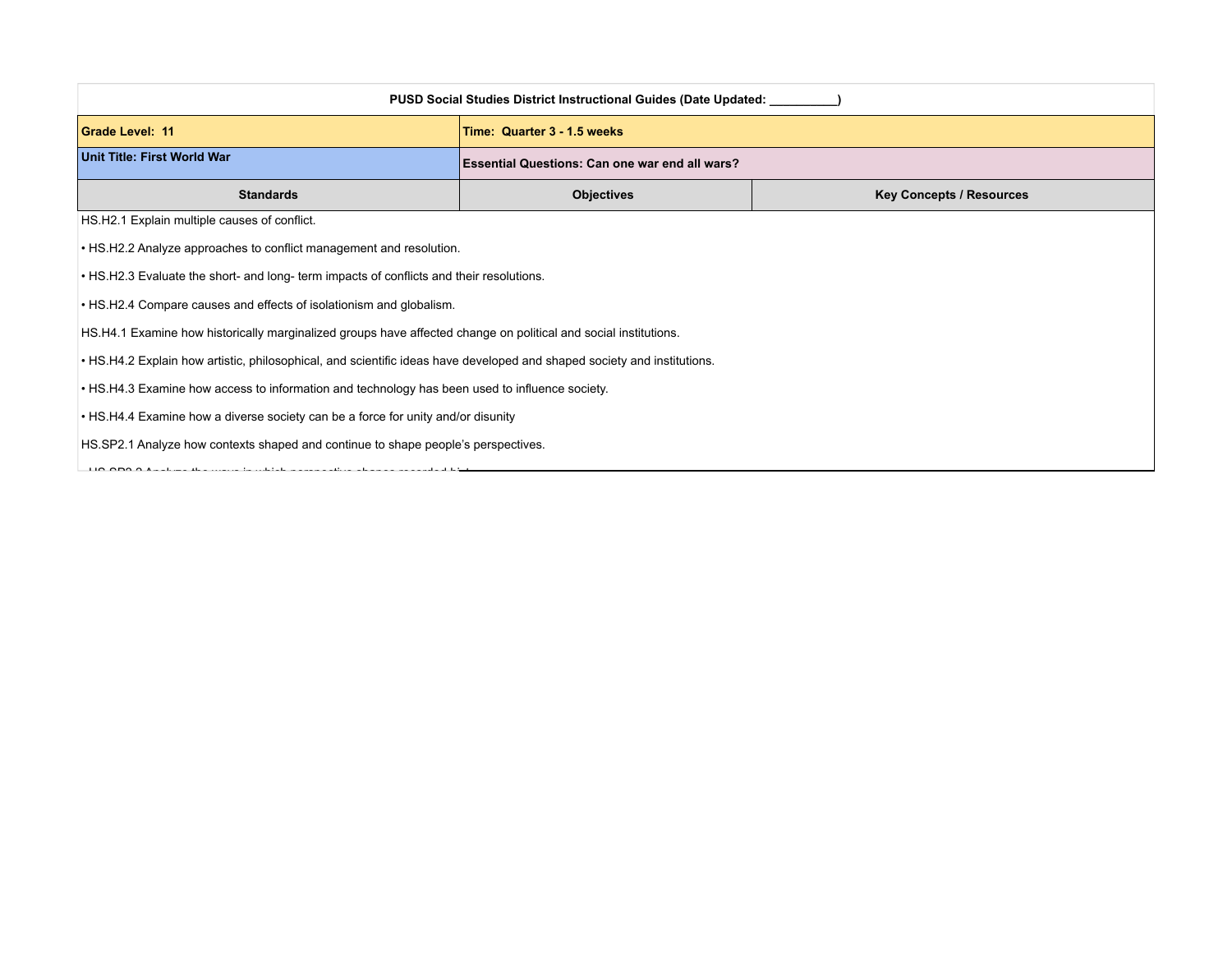| PUSD Social Studies District Instructional Guides (Date Updated: ____                                                         |                                                                             |                                 |
|-------------------------------------------------------------------------------------------------------------------------------|-----------------------------------------------------------------------------|---------------------------------|
| <b>Grade Level: 11</b>                                                                                                        | Time: Quarter 3 - 1.5 weeks                                                 |                                 |
| <b>Unit Title: Russian Revolution</b>                                                                                         | Essential Questions: What are the requirements for a successful revolution? |                                 |
| <b>Standards</b>                                                                                                              | <b>Objectives</b>                                                           | <b>Key Concepts / Resources</b> |
| HS.H2.1 Explain multiple causes of conflict.                                                                                  |                                                                             |                                 |
| • HS.H2.2 Analyze approaches to conflict<br>management and resolution.                                                        |                                                                             |                                 |
| • HS.H2.3 Evaluate the short- and long- term<br>impacts of conflicts and their resolutions.                                   |                                                                             |                                 |
| • HS.H2.4 Compare causes and effects of<br>isolationism and globalism.                                                        |                                                                             |                                 |
| HS.H4.1 Examine how historically<br>marginalized groups have affected change on<br>political and social institutions.         |                                                                             |                                 |
| • HS.H4.2 Explain how artistic, philosophical,<br>and scientific ideas have developed and<br>shaped society and institutions. |                                                                             |                                 |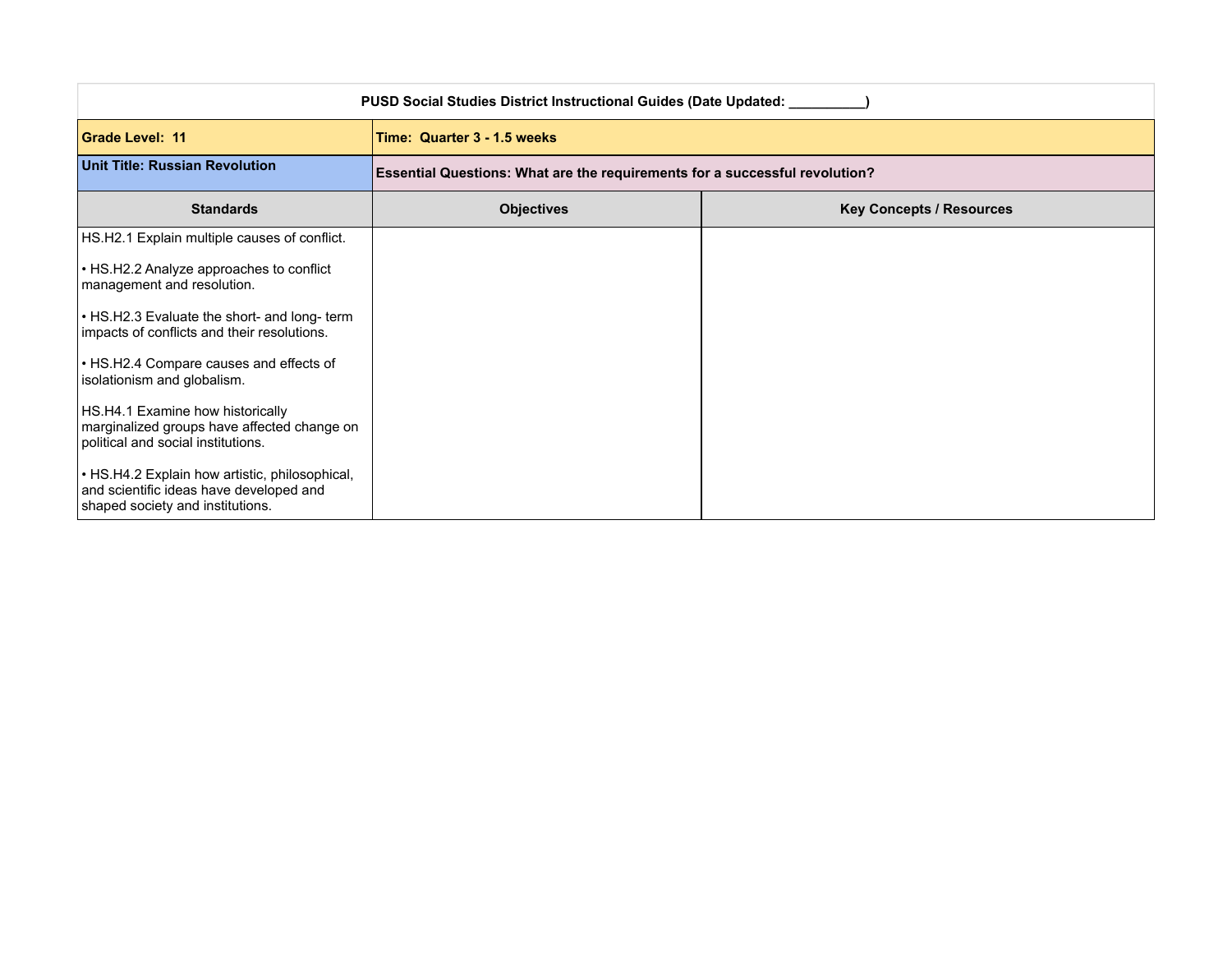| <b>PUSD Social Studies District Instructional Guides (Date Updated: __</b>                                                    |                                                    |                                 |
|-------------------------------------------------------------------------------------------------------------------------------|----------------------------------------------------|---------------------------------|
| <b>Grade Level: 11</b>                                                                                                        | Time: Quarter 3 - 1.5 weeks                        |                                 |
| Unit Title: Inter-War Years                                                                                                   | <b>Essential Questions: Can peace lead to war?</b> |                                 |
| <b>Standards</b>                                                                                                              | <b>Objectives</b>                                  | <b>Key Concepts / Resources</b> |
| HS.H2.1 Explain multiple causes of conflict.                                                                                  |                                                    |                                 |
| • HS.H2.2 Analyze approaches to conflict<br>management and resolution.                                                        |                                                    |                                 |
| • HS.H2.3 Evaluate the short- and long- term<br>impacts of conflicts and their resolutions.                                   |                                                    |                                 |
| • HS.H2.4 Compare causes and effects of<br>isolationism and globalism.                                                        |                                                    |                                 |
| HS.H4.1 Examine how historically<br>marginalized groups have affected change on<br>political and social institutions.         |                                                    |                                 |
| • HS.H4.2 Explain how artistic, philosophical,<br>and scientific ideas have developed and<br>shaped society and institutions. |                                                    |                                 |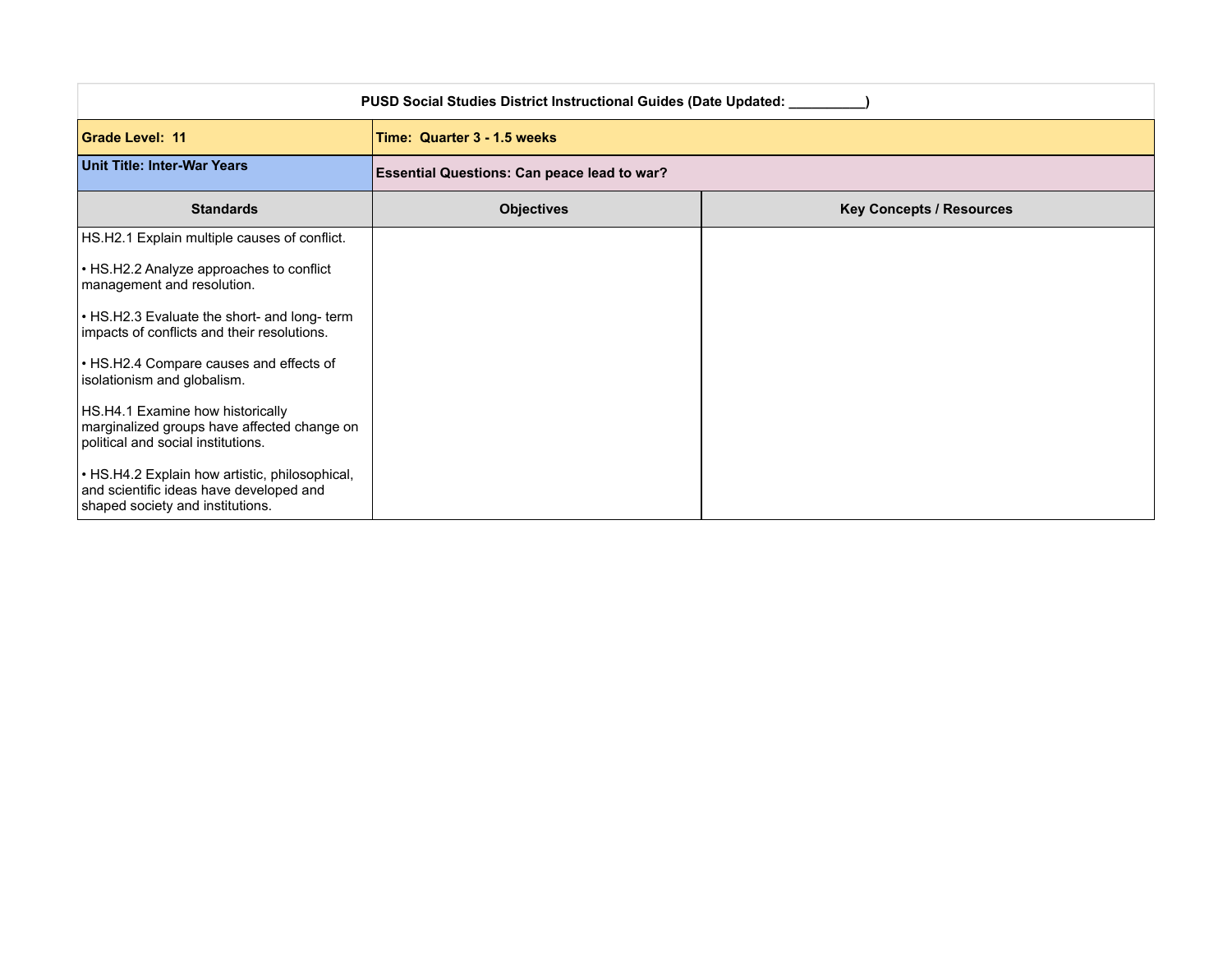| PUSD Social Studies District Instructional Guides (Date Updated: ____                                                                        |                                                                     |                                 |
|----------------------------------------------------------------------------------------------------------------------------------------------|---------------------------------------------------------------------|---------------------------------|
| <b>Grade Level: 11</b>                                                                                                                       | Time: Quarter 3 - 1.5 weeks                                         |                                 |
| Unit Title: Genocide                                                                                                                         | Essential Questions: Can the world resolve the problem of genocide? |                                 |
| <b>Standards</b>                                                                                                                             | <b>Objectives</b>                                                   | <b>Key Concepts / Resources</b> |
| • HS.H3.1 Analyze how societies, leaders,<br>institutions, and organizations respond to<br>societal needs and changes.                       |                                                                     |                                 |
| • HS.H3.2 Analyze how ideologies, religion,<br>and belief systems have influenced economic,<br>political, and social institutions over time. |                                                                     |                                 |
| • HS.H3.3 Compare the ways in which<br>economic philosophies influenced political,<br>economic, and social developments.                     |                                                                     |                                 |
| • HS.H3.4 Evaluate how societies have<br>balanced individual freedoms, responsibilities,<br>and human dignity versus the common good.        |                                                                     |                                 |
| • HS.H3.5 Explain how different labor systems<br>developed and affected societies over time.                                                 |                                                                     |                                 |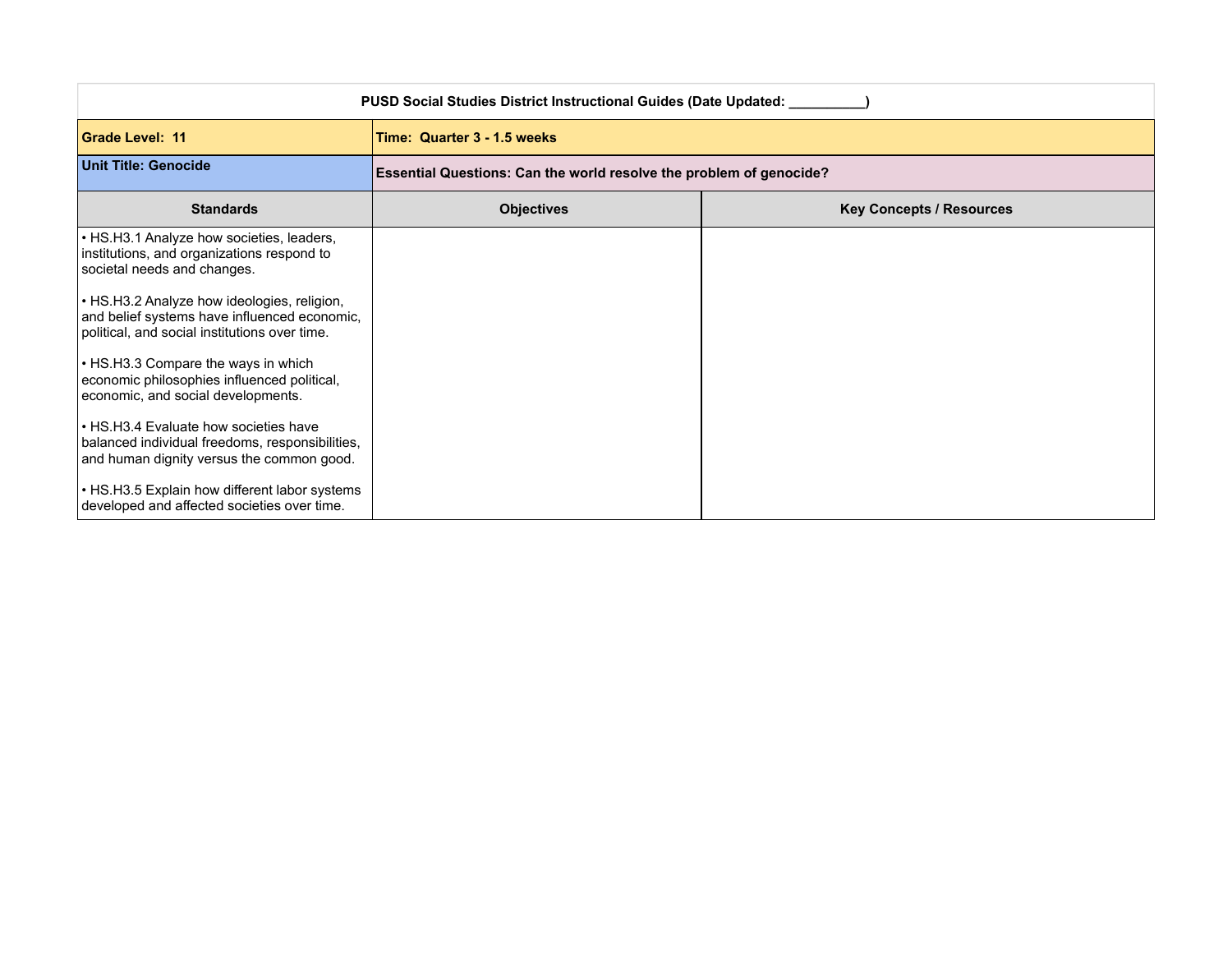| <b>PUSD Social Studies District Instructional Guides (Date Updated: __</b>                                                    |                                                            |                                  |  |
|-------------------------------------------------------------------------------------------------------------------------------|------------------------------------------------------------|----------------------------------|--|
| <b>Grade Level: 11</b>                                                                                                        | Time: Quarter 3 - 1.5 weeks                                |                                  |  |
| <b>Unit Title: Second World War</b>                                                                                           | <b>Essential Questions: Do the ends justify the means?</b> |                                  |  |
| <b>Standards</b>                                                                                                              | <b>Objectives</b>                                          | <b>Key Concepts / Resourcess</b> |  |
| HS.H2.1 Explain multiple causes of conflict.                                                                                  |                                                            |                                  |  |
| • HS.H2.2 Analyze approaches to conflict<br>management and resolution.                                                        |                                                            |                                  |  |
| • HS.H2.3 Evaluate the short- and long- term<br>impacts of conflicts and their resolutions.                                   |                                                            |                                  |  |
| • HS.H2.4 Compare causes and effects of<br>isolationism and globalism.                                                        |                                                            |                                  |  |
| HS.H4.1 Examine how historically<br>marginalized groups have affected change on<br>political and social institutions.         |                                                            |                                  |  |
| • HS.H4.2 Explain how artistic, philosophical,<br>and scientific ideas have developed and<br>shaped society and institutions. |                                                            |                                  |  |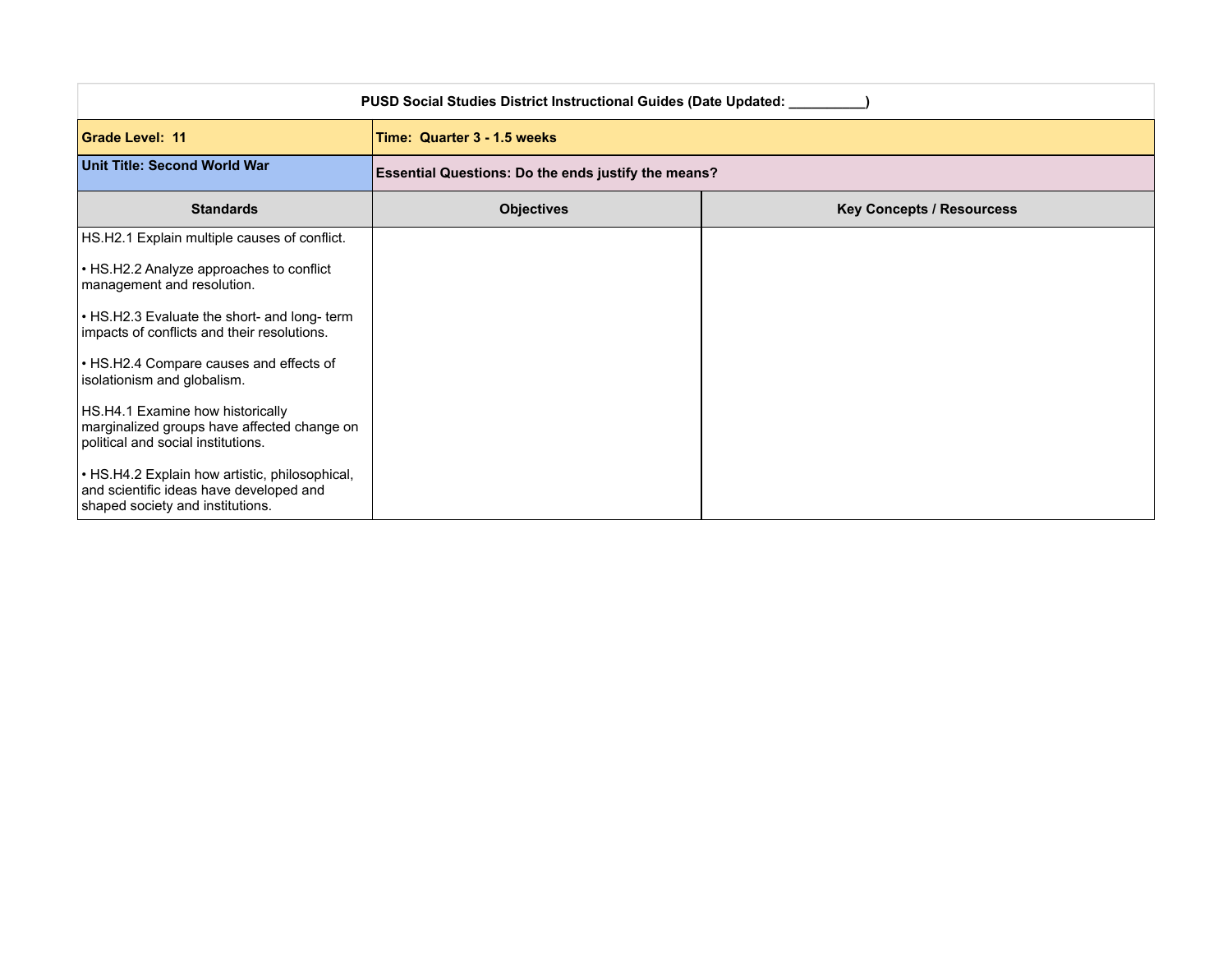| PUSD Social Studies District Instructional Guides (Date Updated: ____                                                                        |                                                               |                                 |  |  |
|----------------------------------------------------------------------------------------------------------------------------------------------|---------------------------------------------------------------|---------------------------------|--|--|
| <b>Grade Level: 11</b>                                                                                                                       | Time: Quarter 4 - 2 weeks                                     |                                 |  |  |
| <b>Unit Title: Decolinization</b>                                                                                                            | Essential Questions: How can political change cause conflict? |                                 |  |  |
| <b>Standards</b>                                                                                                                             | <b>Objectives</b>                                             | <b>Key Concepts / Resources</b> |  |  |
| • HS.H3.1 Analyze how societies, leaders,<br>institutions, and organizations respond to<br>societal needs and changes.                       |                                                               |                                 |  |  |
| • HS.H3.2 Analyze how ideologies, religion,<br>and belief systems have influenced economic,<br>political, and social institutions over time. |                                                               |                                 |  |  |
| • HS.H3.3 Compare the ways in which<br>economic philosophies influenced political,<br>economic, and social developments.                     |                                                               |                                 |  |  |
| • HS.H3.4 Evaluate how societies have<br>balanced individual freedoms, responsibilities,<br>and human dignity versus the common good.        |                                                               |                                 |  |  |
| • HS.H3.5 Explain how different labor systems<br>developed and affected societies over time.                                                 |                                                               |                                 |  |  |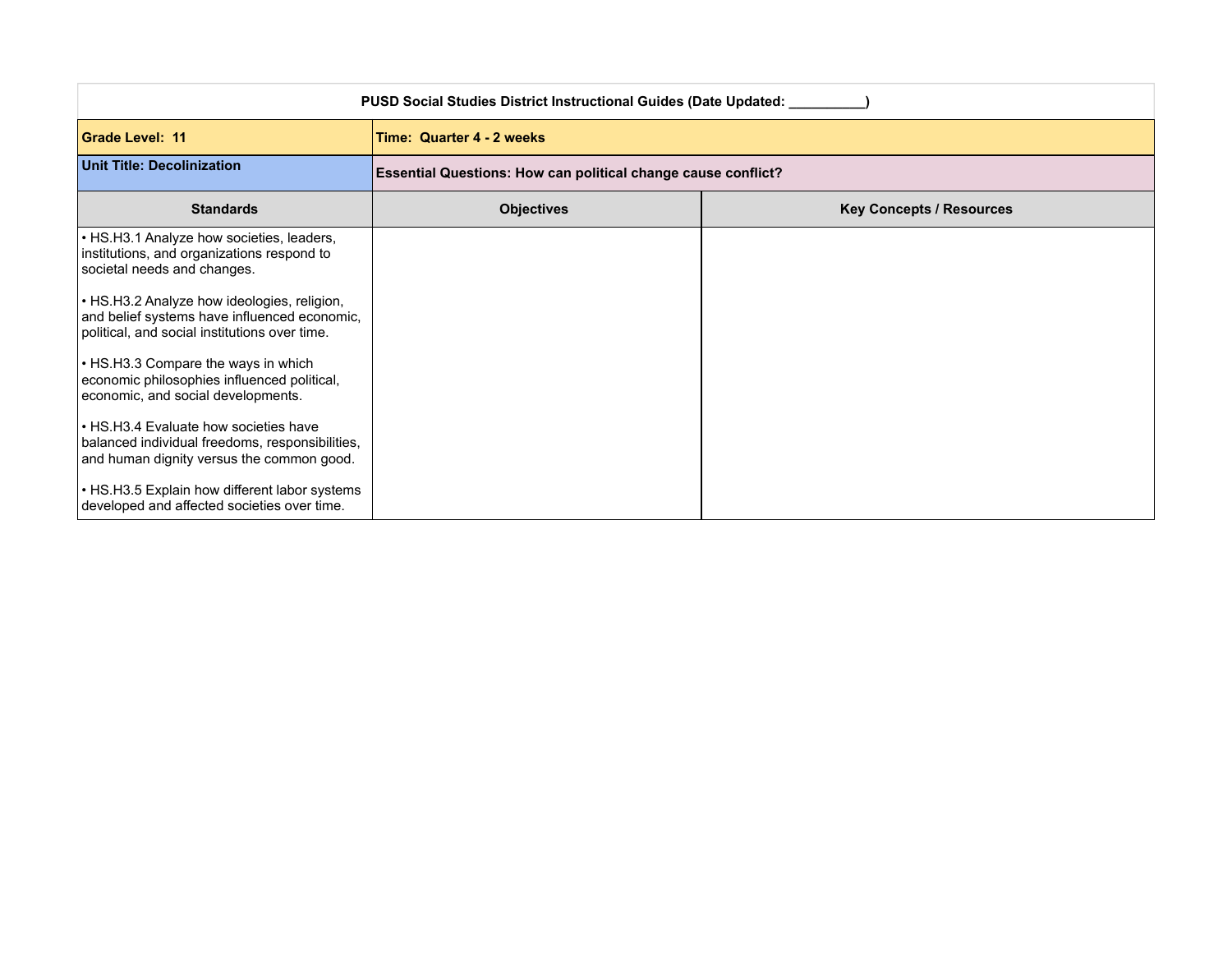| <b>PUSD Social Studies District Instructional Guides (Date Updated: __</b>                                                    |                                                                   |                                 |  |
|-------------------------------------------------------------------------------------------------------------------------------|-------------------------------------------------------------------|---------------------------------|--|
| <b>Grade Level: 11</b>                                                                                                        | Time: Quarter 4 - 2 weeks                                         |                                 |  |
| Unit Title: Cold War                                                                                                          | <b>Essential Questions: Can you contain ideas from spreading?</b> |                                 |  |
| <b>Standards</b>                                                                                                              | <b>Objectives</b>                                                 | <b>Key Concepts / Resources</b> |  |
| HS.H2.1 Explain multiple causes of conflict.                                                                                  |                                                                   |                                 |  |
| • HS.H2.2 Analyze approaches to conflict<br>management and resolution.                                                        |                                                                   |                                 |  |
| • HS.H2.3 Evaluate the short- and long- term<br>impacts of conflicts and their resolutions.                                   |                                                                   |                                 |  |
| • HS.H2.4 Compare causes and effects of<br>isolationism and globalism.                                                        |                                                                   |                                 |  |
| HS.H4.1 Examine how historically<br>marginalized groups have affected change on<br>political and social institutions.         |                                                                   |                                 |  |
| • HS.H4.2 Explain how artistic, philosophical,<br>and scientific ideas have developed and<br>shaped society and institutions. |                                                                   |                                 |  |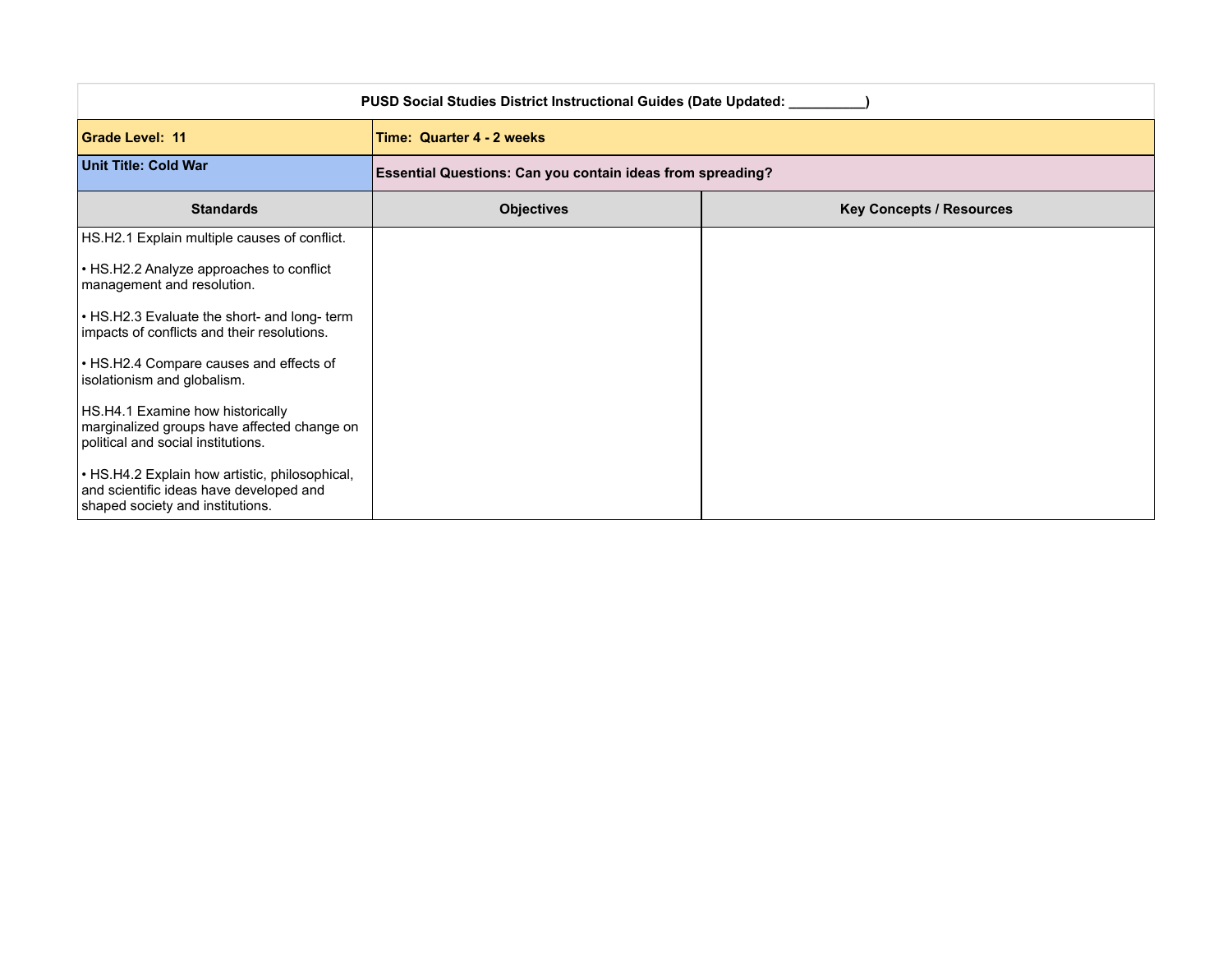| PUSD Social Studies District Instructional Guides (Date Updated:                                                                             |                                                                  |                                 |  |  |
|----------------------------------------------------------------------------------------------------------------------------------------------|------------------------------------------------------------------|---------------------------------|--|--|
| <b>Grade Level: 11</b>                                                                                                                       | Time: Quarter 4 - 2 weeks                                        |                                 |  |  |
| Unit Title: Chinese Cultural Revolution                                                                                                      | <b>Essential Questions: How do cultures influence eachother?</b> |                                 |  |  |
| <b>Standards</b>                                                                                                                             | <b>Objectives</b>                                                | <b>Key Concepts / Resources</b> |  |  |
| • HS.H3.1 Analyze how societies, leaders,<br>institutions, and organizations respond to<br>societal needs and changes.                       |                                                                  |                                 |  |  |
| • HS.H3.2 Analyze how ideologies, religion,<br>and belief systems have influenced economic,<br>political, and social institutions over time. |                                                                  |                                 |  |  |
| • HS.H3.3 Compare the ways in which<br>economic philosophies influenced political,<br>economic, and social developments.                     |                                                                  |                                 |  |  |
| • HS.H3.4 Evaluate how societies have<br>balanced individual freedoms, responsibilities,<br>and human dignity versus the common good.        |                                                                  |                                 |  |  |
| • HS.H3.5 Explain how different labor systems<br>developed and affected societies over time.                                                 |                                                                  |                                 |  |  |